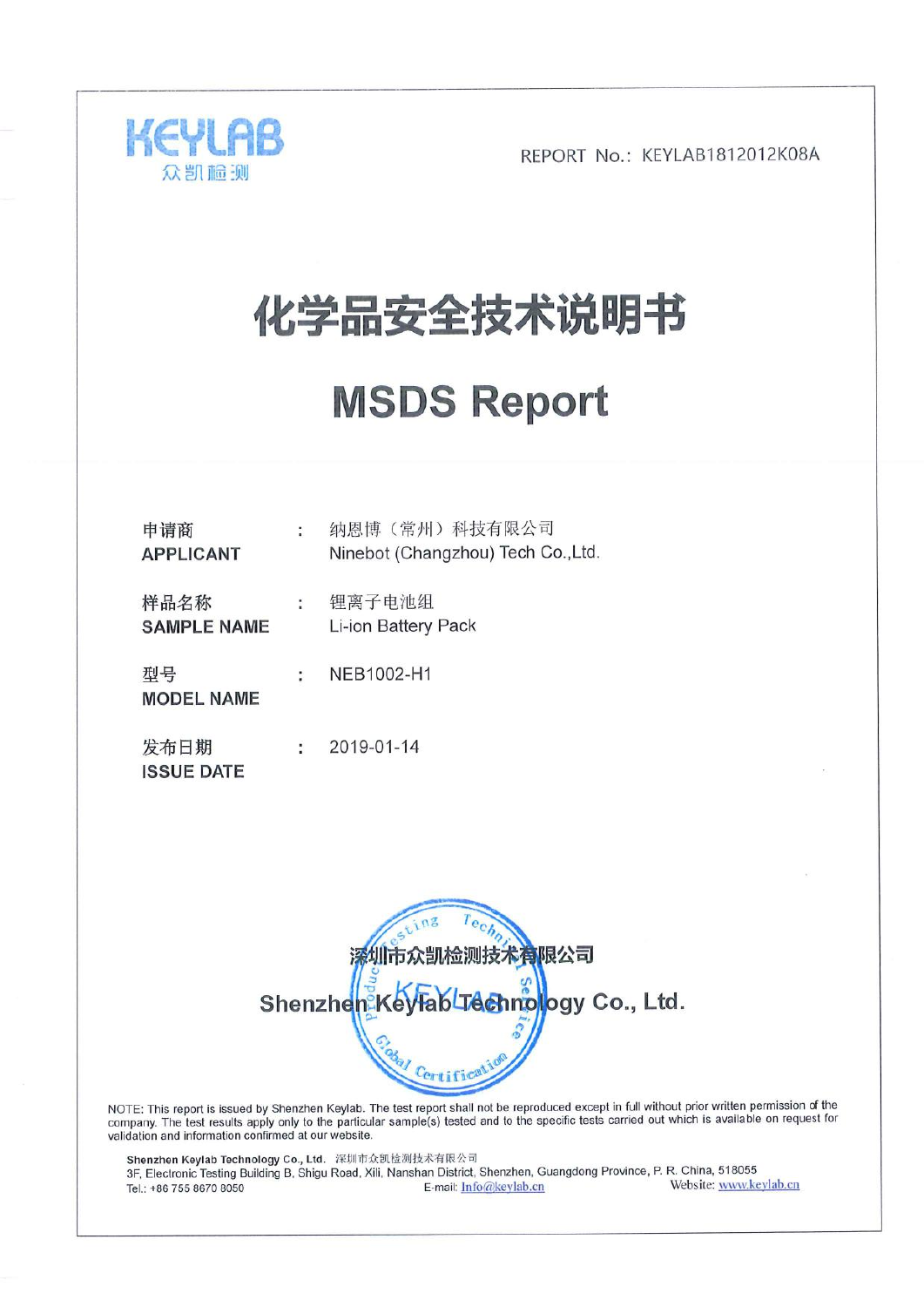



# **1. Chemical Product and Company Identification**

# 化学品及企业标识

| Product Name 产品名称                           | 锂离子电池组 Li-ion Battery Pack                                                                  |
|---------------------------------------------|---------------------------------------------------------------------------------------------|
| Model No. 型号                                | NEB1002-H1                                                                                  |
| Nominal Voltage 标称电压                        | 36V                                                                                         |
| Nominal Capacity 额定容量                       | 5200mAh                                                                                     |
| Watt-hour Rating 额定瓦时                       | 187Wh                                                                                       |
| Manufacturer 制造商                            | 福建飞毛腿动力科技有限公司<br>Fujian SCUD Power Technology Co., Ltd.                                     |
| Manufacturer Address 制造商地址                  | 福建省福州市马尾区江滨东大道 98号<br>No.98, Jiangbin East Avenue, Mawei District, Fuzhou, Fujian,<br>China |
| <b>Emergency Telephone Number</b><br>紧急联系电话 | 0591-63158888                                                                               |

### **2. Hazards Identification**

# 危险性概述

| Preparation hazards and<br>classification<br>制备危害和分类 | When the battery is in extreme pressure deformation, high-temperature<br>environment, overload, short-circuit condition, or disassemble the battery,<br>an explosion of fire and chemical burn hazards may occur.<br>当电池处于极压变形、高温环境、过载、短路状态或拆卸电池时, 可能会发<br>生火灾和化学燃烧的危险。 |
|------------------------------------------------------|-------------------------------------------------------------------------------------------------------------------------------------------------------------------------------------------------------------------------------------------------------------------------|
| Carcinogenicity                                      | NTP: None IARC Monograph: None OSHA Regulated: None                                                                                                                                                                                                                     |
| 致癌性                                                  | NTP: 无。IARC 论著: 无。OSHA 管控: 无。                                                                                                                                                                                                                                           |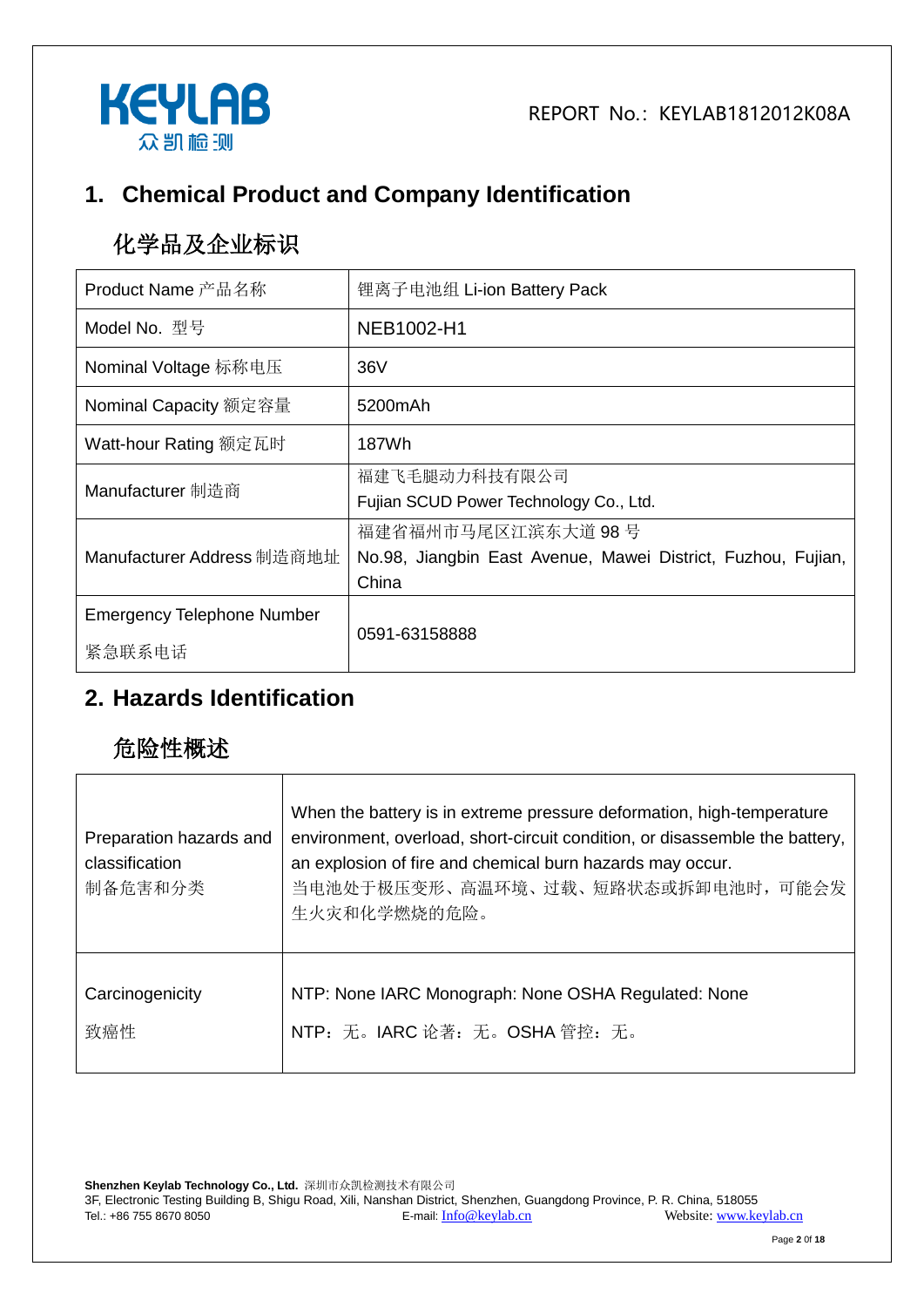

| Primary Route(s) of<br>Exposure<br>暴露的主要途径 | These chemicals are contained in a sealed stainless steel enclosure. Risk<br>of exposure occurs only if the cell is mechanically, thermally or electrically<br>abused to the point compromising the enclosure. If this occurs, exposure<br>to the electrolyte solution contained within can occur by inhalation,<br>ingestion, Eye contact and Skin contact.<br>这些化学物质都包含在一个密封的不锈钢外壳中。只有当电芯机械的、<br>热的或电的被滥用到危及外壳的分裂点时, 才会发生外泄接触风险。如<br>果发生这种情况,暴露的电解质溶液,可能通过吸入、摄入、眼睛接触<br>和皮肤接触而发生。                                                                                                                                                                                                                                                                                                                                                                                                                                                                                                                                                                                                                                                                                                                                                                                      |
|--------------------------------------------|--------------------------------------------------------------------------------------------------------------------------------------------------------------------------------------------------------------------------------------------------------------------------------------------------------------------------------------------------------------------------------------------------------------------------------------------------------------------------------------------------------------------------------------------------------------------------------------------------------------------------------------------------------------------------------------------------------------------------------------------------------------------------------------------------------------------------------------------------------------------------------------------------------------------------------------------------------------------------------------------------------------------------------------------------------------------------------------------------------------------------------------------------------------------------------------------------------------------------------------------------------------------------|
| <b>Potential Health Effects</b><br>潜在的健康危害 | <b>ACUTE (short term):</b> see Section 8 for exposure controls in the event<br>that this battery has been ruptured, the electrolyte solution contained<br>within the battery would be corrosive and can cause burns.<br>急性(短期): 见第8节暴露在该电池已破裂的情况下, 电池内的电解质溶<br>液将有腐蚀性, 并可能导致烧伤。<br>Inhalation: A battery volatilizes no gas unless it was damaged. Damaged<br>battery will volatilize little gas may stimulate the respiratory tract or cause<br>an anaphylaxis in serious condition.<br>吸入: 电池不挥发气体除非它被损坏。损坏的电池会挥发少气会刺激呼吸道<br>或导致病情严重的过敏反应。<br>Ingestion: Swallowing battery will be Damaged to the respiratory tract<br>and Cause chemical burns to the stomach; in serious conditions it will<br>cause Permanent damage.<br>摄入: 吞咽电池会损坏呼吸道, 导致化学烧伤胃, 在严重的情况下, 会造成<br>永久性的损害。<br>Skin: In normal condition, Contact between the battery and skin will not<br>cause any harms. Contact with a damaged battery may cause skin<br>allergies or chemical burns.<br>皮肤: 在正常情况下, 电池与皮肤之间的接触不会造成任何伤害。与损<br>坏的电池接触可能会导致皮肤过敏或化学烧伤。<br>Eye: In normal condition, Contact between the battery and eyes will not<br>cause any harms. However, the gas Volatilize from a damaged battery<br>may be harmful to eyes.<br>眼睛: 在正常情况下, 电池和眼睛之间的接触不会造成任何伤害。然而,<br>从损坏的电池挥发的气体, 可能会对眼睛有害。 |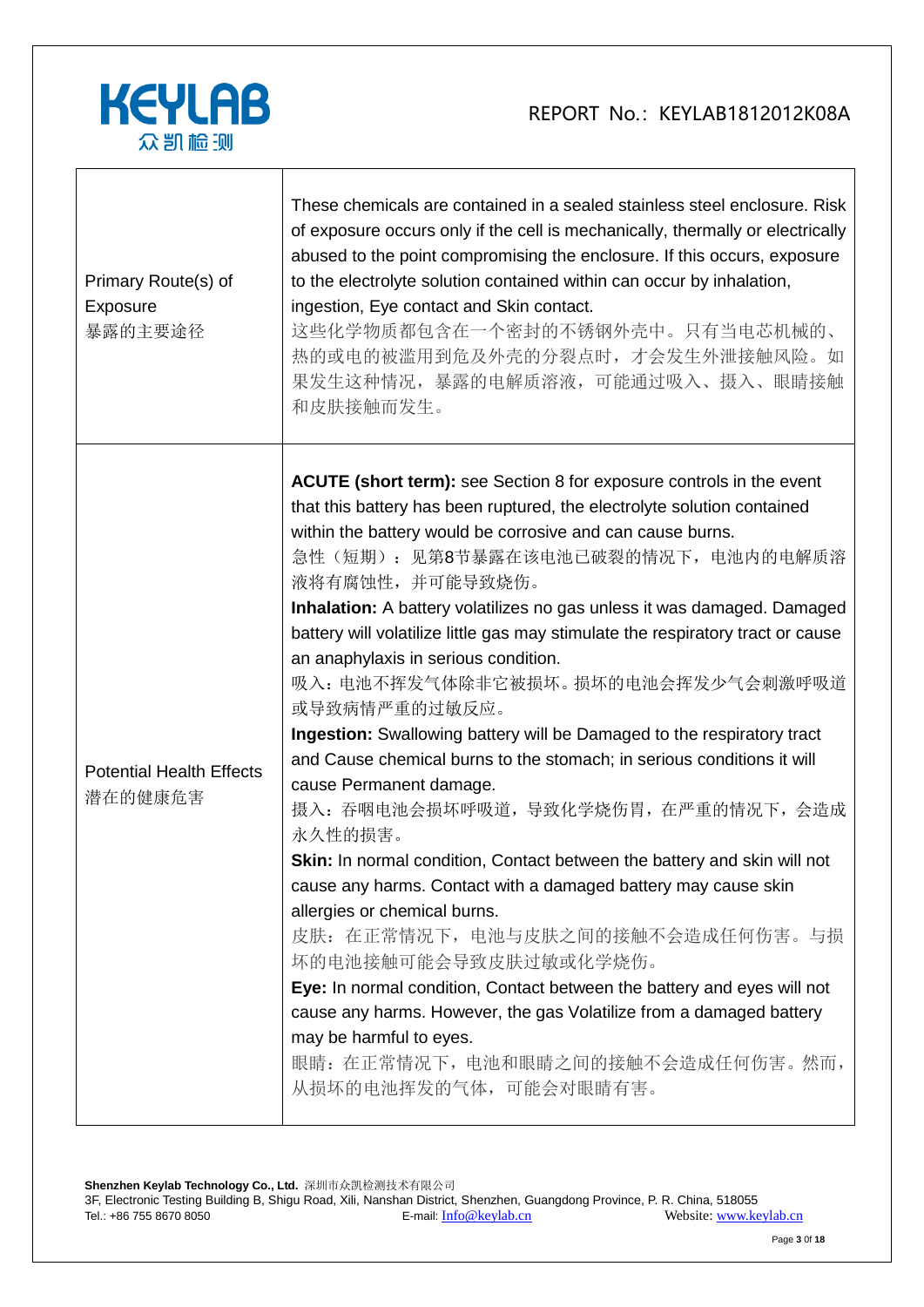

# **3. Composition/Information on Ingredients**

# 成份**/**组成信息

| 化学名称                       | 分子式                | 重量百分比          | CAS 号      |
|----------------------------|--------------------|----------------|------------|
| <b>Chemical Name</b>       | Molecular          | in % by weight | CAS No.    |
|                            | Formula            |                |            |
| Cobaltic lithium oxide 钴酸锂 | LiCoO <sub>2</sub> | $25 - 35$      | 12190-79-3 |
| Graphite powder 石墨         | C                  | $15 - 20$      | 7782-42-5  |
| Vinylidene<br>Poly         | $-CH_2CF_2$ )n-    | $1 - 5$        | 24937-79-9 |
| Fluoride(PVDF) 聚偏氟乙烯       |                    |                |            |
| Acetylene Black 乙炔黑        | C                  | $0.5 - 3$      | 1333-86-4  |
| Copper 铜                   | Cu                 | $10 - 11$      | 7440-50-8  |
| Electrolyte 电解液            | $C_4H_8O_3$        | $10 - 15$      | 623-53-0   |
|                            | F <sub>6</sub> LiP |                | 21324-40-3 |
| 铝<br>Aluminium             | Al                 | $21 - 23$      | 7429-90-5  |

#### **4. First Aid Measures**

# 急救措施

The following first aid measures are required only in case of exposure to interior battery components after damage of the external battery casing.

在外部电池外壳损坏后,暴露内部电池组件时,才需要进行以下的急救措施。

|                     | If skin contact with contents of open battery occurs, as quickly as possible            |
|---------------------|-----------------------------------------------------------------------------------------|
|                     | remove contaminated clothing, shoes and leather goods. Immediately flush with           |
|                     | lukewarm, gently flowing water for at least 30 minutes. If irritation or pain persists, |
| Skin contact        | seek medical attention. Completely decontaminate clothing, shoes and leather            |
| 皮肤接触                | goods before reuse or discard.                                                          |
|                     | 如果皮肤接触到打开电池的内部材料,尽快清除污染的衣服,鞋和皮革制品。                                                      |
|                     | 立即用温水冲洗,轻轻地流动至少30分钟。如果刺激或疼痛持续,寻求医疗帮                                                     |
|                     | 助。衣服、鞋和皮革制品在使用前或丢弃前须完全净化。                                                               |
|                     | If eye contact with contents of an open battery occurs, immediately flush the           |
| Eye contact<br>眼睛接触 | contaminated eye(s) with lukewarm, gently flowing water for at least 30 minutes         |
|                     | while holding the eyelids open. Neutral saline solution may be used as soon as it       |
|                     | is available. If necessary, continue flushing during transport to emergency care        |
|                     | facility. Take care not to rinse contaminated water into the unaffected eye or onto     |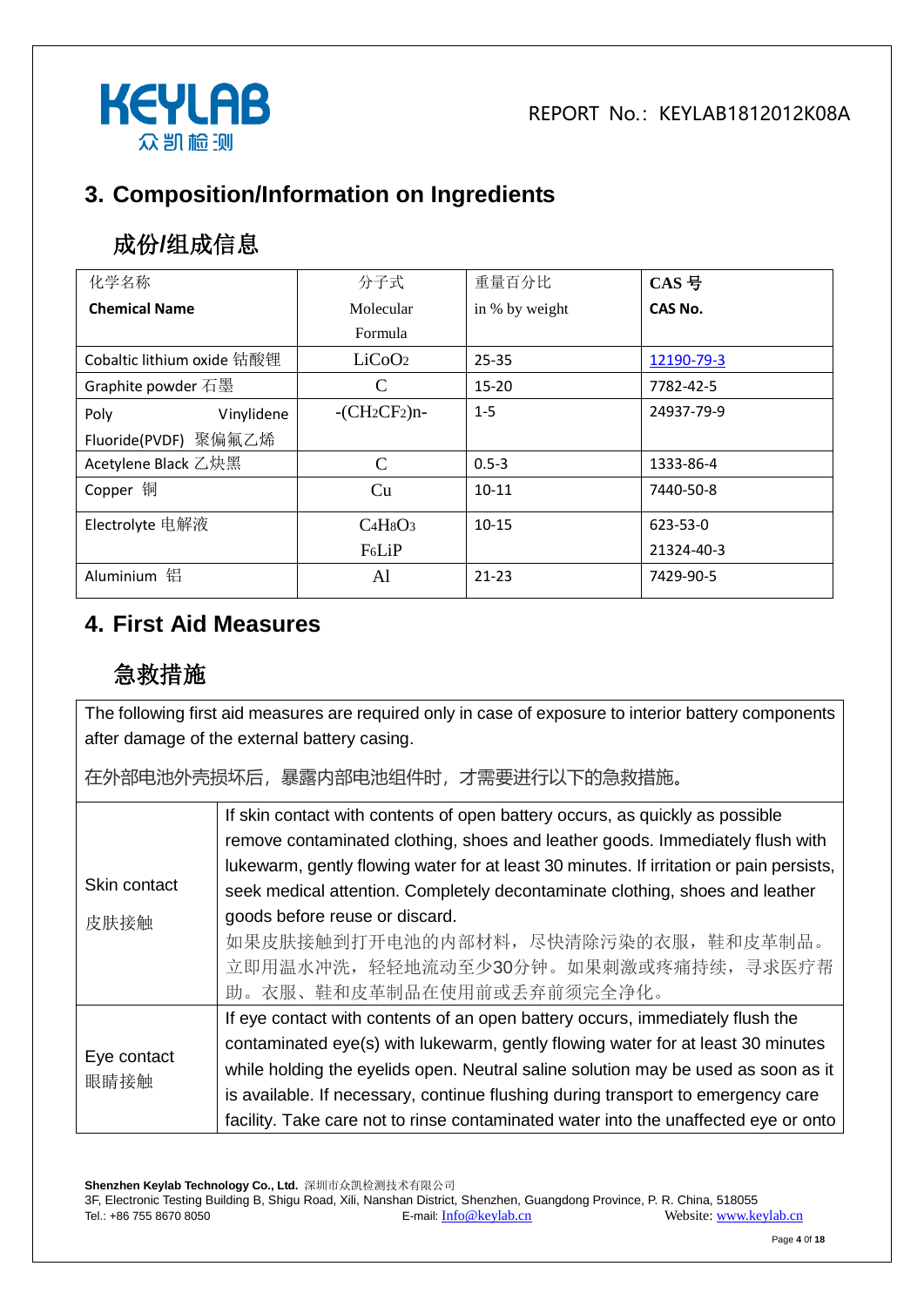

|            | face. Quickly transport victim to an emergency care facility.                       |
|------------|-------------------------------------------------------------------------------------|
|            | 如果眼睛与打开的电池内部材料接触, 立即用温水冲洗受污染的眼睛, 轻轻地                                                |
|            | 使用流动的水冲洗至少30分钟,同时保持眼皮睁开。尽可能使用中性盐水溶液。                                                |
|            | 如果必要的话, 在转移至急救护理设施的过程中继续冲洗。小心不要将受污染                                                 |
|            | 的水冲洗到不受影响的眼睛或脸上。快速运输受害者到紧急护理设施/区域。                                                  |
|            | If contents of an opened battery are inhaled, remove source of contamination or     |
| Inhalation | move victim to fresh air. Obtain medical advice                                     |
| 吸入         | 如果一个打开的电池的材料被吸入,去除污染源或移动受害者新鲜空气中。获                                                  |
|            | 取医疗帮助。                                                                              |
|            | If ingestion of contents of an open battery occurs, never give anything by mouth if |
|            | victim is rapidly losing consciousness, or is unconscious or convulsing. Have       |
| Ingestion  | victim rinse mouth thoroughly with water. Call a physician.                         |
| 摄入         | 如果一个打开电池材料被摄入时,如果受害者正在迅速失去意识,或无意识或                                                  |
|            | 抽搐,则不要从口中喂入任何东西。将受害者口腔用清水彻底冲洗。打电话给                                                  |
|            | 医生。                                                                                 |

# **5. Fire Fighting Measures**

# 消防措施

| <b>Flammable Properties</b><br>易燃特性                                        | In the event that this battery has been ruptured, the electrolyte solution<br>contain within the battery would be flammable. Like any sealed container,<br>battery cells may rupture when exposed to excessive heat; this could result<br>in the release of flammable or corrosive materials.<br>在该电池已破裂的情况下,电解质溶液将是易燃的。与任何密封的容器一<br>样, 当电池暴露在过热的情况下, 电池可能会破裂, 这可能会导致易燃或<br>腐蚀性物质的释放。 |
|----------------------------------------------------------------------------|---------------------------------------------------------------------------------------------------------------------------------------------------------------------------------------------------------------------------------------------------------------------------------------------------------------------------------------------------------------------------------------|
| Suitable extinguishing<br>Media<br>合适的灭火介质                                 | Cold water and dry powder in large amount are applicable.<br>可用大量冷水和干粉。<br>Use metal fire extinction powder or dry sand if only few cells are involved.<br>使用金属灭火粉末或干沙,如果只有少数电芯起火。                                                                                                                                                                                                    |
| <b>Specific Hazards</b><br>arising from the<br>chemical<br>化学物质产生的特定<br>危险 | May form hydrofluoric acid if electrolyte comes into contact with water.<br>如果电解质与水接触可能会形成氢氟酸。<br>In case of fire, the formation of the following flue gases cannot be excluded:<br>Hydrogen fluoride (HF), Carbon monoxide and carbon dioxide.<br>在火灾的情况下,下面的气体不能被排除: 氟化氢 (氟化氢),一氧化碳<br>和二氧化碳。                                                                                       |
| <b>Protective Equipment</b><br>and precautions for                         | As for any fire, evacuate the area and fight the fire from a sate distance.<br>对于任何火灾, 疏散人员, 从一个安全距离灭火。                                                                                                                                                                                                                                                                               |

**Shenzhen Keylab Technology Co., Ltd.** 深圳市众凯检测技术有限公司

3F, Electronic Testing Building B, Shigu Road, Xili, Nanshan District, Shenzhen, Guangdong Province, P. R. China, 518055 Tel.: +86 755 8670 8050 **E-mail:** [Info@keylab.cn](mailto:Info@keylab.cn) Website[: www.keylab.cn](http://www.keylab.cn/)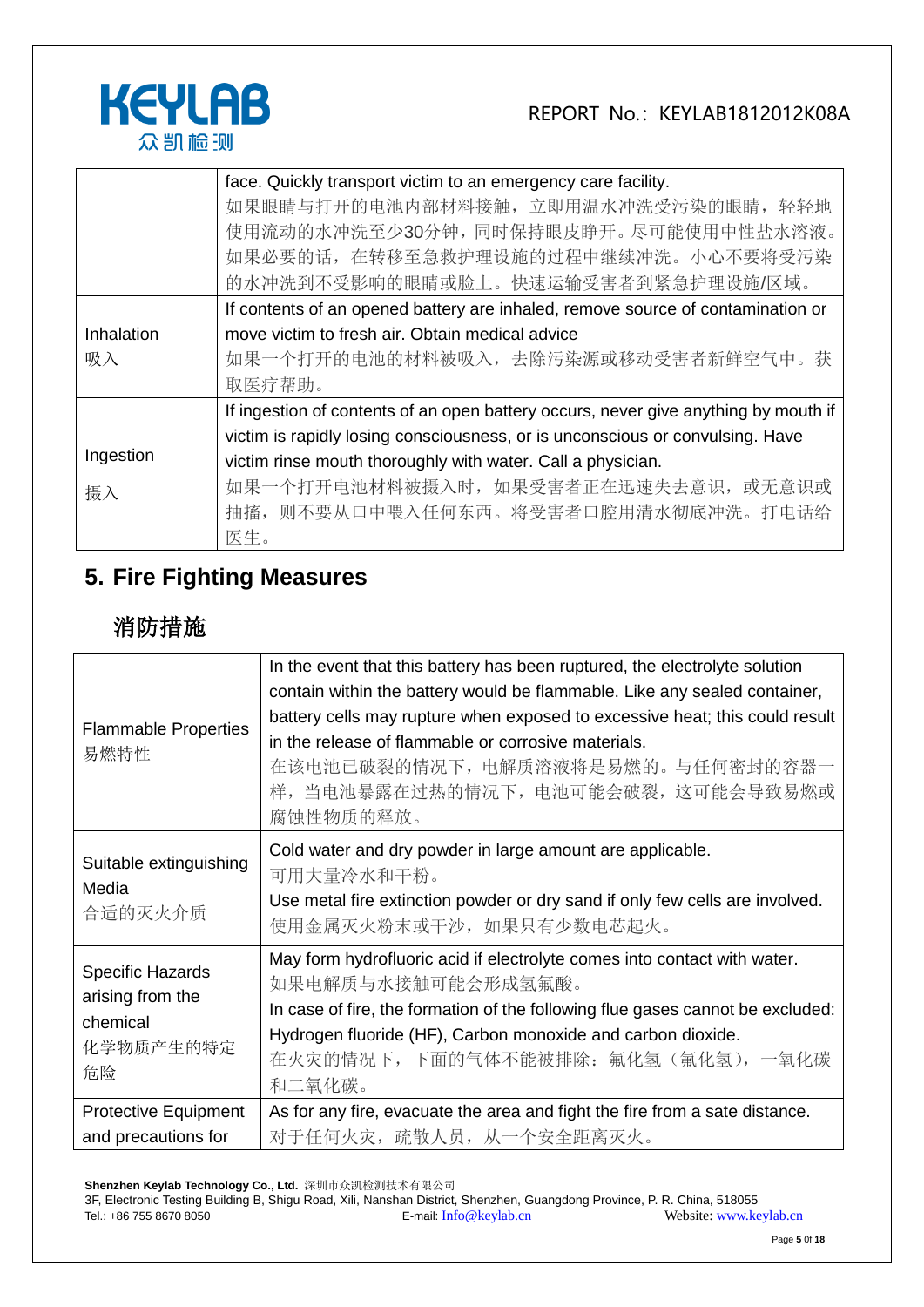



| firefighters | Wear a pressure-demand, self-contained breathing apparatus and full |
|--------------|---------------------------------------------------------------------|
| 消防人员防护装备和    | protective gear.                                                    |
| 预付措施         | 穿戴自给式呼吸装置和全防护装置。                                                    |
|              | Fight fire from a protected location or a safe distance.            |
|              | 从受保护的位置或安全距离扑救火灾。                                                   |

### **6. Accidental Release Measures**

#### 泄漏应急处理

| Personal Precautions,                      | Restrict access to area until completion of clean-up. Do not touch       |
|--------------------------------------------|--------------------------------------------------------------------------|
| protective equipment, and                  | the spilled material. Wear adequate personal protective equipment        |
| emergency procedures                       | as indicated in Section 8                                                |
| 个人防护用品、防护设备和应                              | 限制进入区域直到完成清理。不要碰溢出的材料。穿戴适当的个人                                            |
| 急程序                                        | 防护设备, 如第8节中的说明                                                           |
| <b>Environmental Precautions</b><br>环境注意事项 | Prevent material from contaminating soil and from entering sewers        |
|                                            | or waterways.                                                            |
|                                            | 防止污染的物料进入土壤和进入下水道或河道。                                                    |
| Methods and materials for                  | Stop the leak if safe to do so. Contain the spilled liquid with dry sand |
| containment                                | of earth. Clean up spills immediately.                                   |
| 盛放方法和材料                                    | 在安全情况下停止泄漏。使用干砂遏制溢液。立即清理泄漏。                                              |
|                                            | Absorb spilled material with an inert absorbent (dry and earth),         |
|                                            | Scoop contaminated absorbent into an acceptable waste container.         |
|                                            | Collect all contaminated absorbent and dispose of according to           |
| Methods and materials for                  | directions in section 13. Scrub the area with detergent and water;       |
|                                            |                                                                          |
| cleaning up                                | collect all contaminated wash water for proper disposal.                 |
| 清理的方法和材料                                   | 用惰性吸收剂(干燥和土)吸收溢出的材料,将被污染的吸收剂吸                                            |
|                                            | 收到一个可接受的废物容器中。收集所有被污染的吸收剂, 并按照                                           |
|                                            | 在第13部分的方向处理。用清洁剂和水擦洗该地区; 收集所有受污                                          |
|                                            | 染的水, 进行适当的处理。                                                            |

### **7. Handling and Storage**

# 操作处置与储存

|         | Do not dismantle open or shred secondary Lithium Ion Battery; |
|---------|---------------------------------------------------------------|
| Handing | 不要拆开或切碎二次锂离子电池                                                |
| 操作处置    | Don't handing Lithium Ion Battery with metalwork.             |
|         | 不要把锂离子电池与金属制品一起操作。                                            |

**Shenzhen Keylab Technology Co., Ltd.** 深圳市众凯检测技术有限公司 3F, Electronic Testing Building B, Shigu Road, Xili, Nanshan District, Shenzhen, Guangdong Province, P. R. China, 518055 Tel.: +86 755 8670 8050 E-mail: [Info@keylab.cn](mailto:Info@keylab.cn) Website[: www.keylab.cn](http://www.keylab.cn/)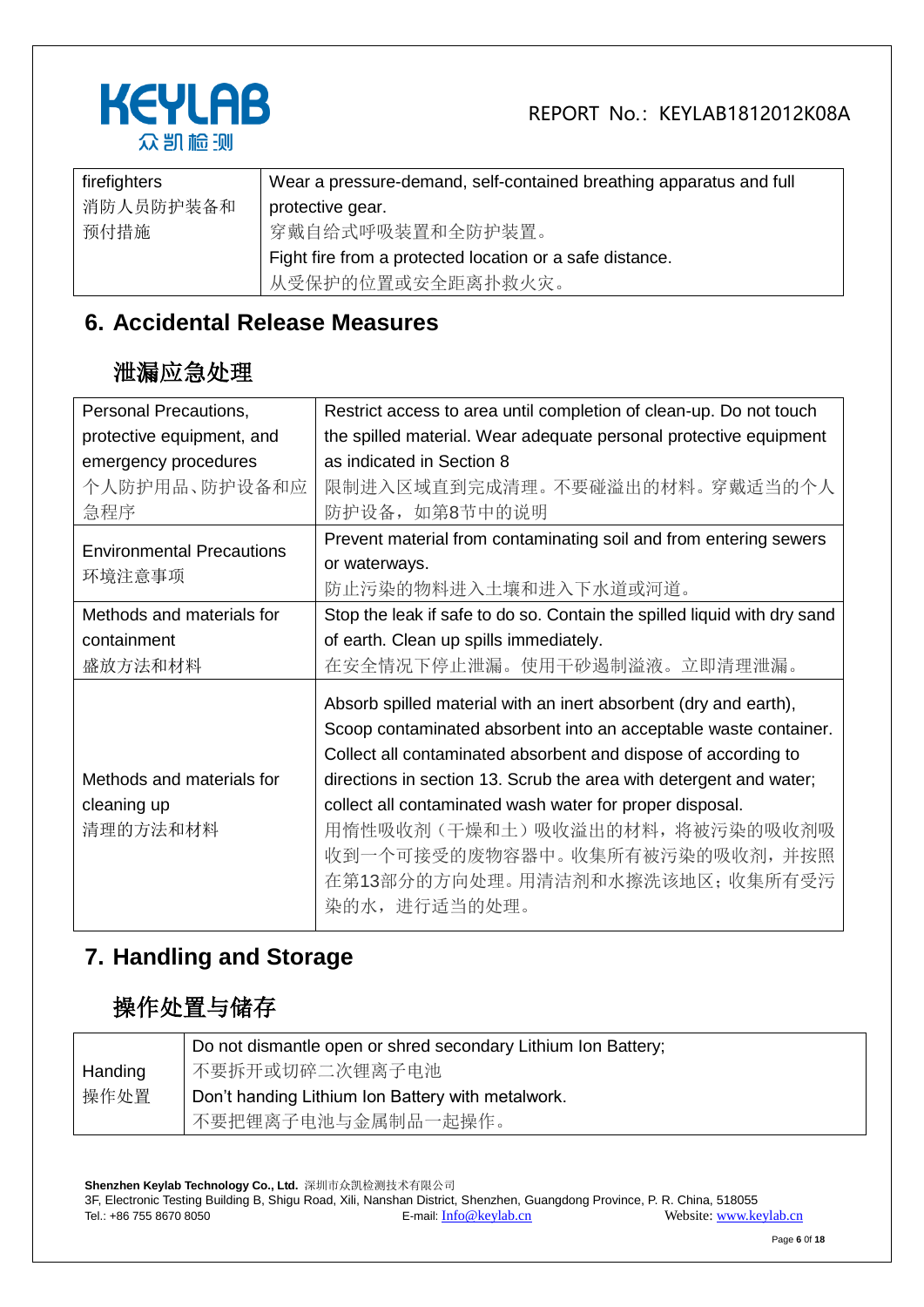

|         | Do not open, dissemble, crush or burn battery.                                         |
|---------|----------------------------------------------------------------------------------------|
|         | 不打开, 掩饰, 挤压或燃烧电池。                                                                      |
|         | Do not use any chargers other than those recommended by the manufacturer.              |
|         | 不要使用制造商推荐之外的任何充电器。                                                                     |
|         | Ensure good ventilation/exhaustion at the workplace.                                   |
|         | 确保工作场所良好的通风/排气。                                                                        |
|         | Prevent formation of dust.                                                             |
|         | 防止形成粉尘。                                                                                |
|         | Information about protection against explosions and fires: Keep ignition sources       |
|         | away-Do not smoke.                                                                     |
|         | 关于防止爆炸和火灾的信息: 保持火源远离、不吸烟。                                                              |
|         | If the Lithium Ion Battery is subject to storage for such a long term as more than 3   |
|         | months, it is recommended to recharge the Lithium Ion Battery periodically.            |
|         | 如果锂离子电池的储存期限为3个月以上,建议定期对锂离子电池进行充电。                                                     |
|         | 3 months: 0℃~+40℃, 45 to 85% RH                                                        |
|         | 3个月: 0℃~+40℃, 45 to 85% RH                                                             |
|         | And recommended at $0^{\circ}$ $\sim$ +35 $^{\circ}$ for long period storage.          |
|         | 推荐的长时间存储温度是0℃~+35℃。                                                                    |
|         | The capacity recovery rate in the delivery state (50% capacity of fully charged) after |
|         | storage is assumed to be 80% or more.                                                  |
| Storage | 存储后的交付状态(50%容量)的容量恢复率在80%或以上。                                                          |
|         | Do not storage Lithium Ion Battery haphazardly in a box or drawer where they may       |
|         | short-circuit each other or be short-circuited by other metal objects.                 |
|         | 不要储存锂离子电池在一箱或抽屉里: 那些他们可能短路对方或与其他金属物体短路。                                                |
|         | Keep out of reach of children. 保持远离儿童。                                                 |
|         | Do not expose Lithium Ion Battery to heat of fire.                                     |
|         | 不要将锂离子电池暴露在热源中                                                                         |
|         | Avoid storage in direct sunlight.避免阳光直射。                                               |
|         | Do not store together with oxidizing and acidic materials.                             |
|         | 不要与氧化和酸性物质储存在一起。                                                                       |

# **8. Exposure Controls/Personal Protection**

### 接触控制**/**个体防护

#### **Hazard Characterization** 危险特征描述

| Ingredient     | <b>Risk Codes</b> | <b>Safety Description</b> | <b>Hazard</b> |
|----------------|-------------------|---------------------------|---------------|
| 成份             | 风险代码              | 安全描述                      | 危险性           |
| Lithium Cobalt | R22; R43; R50/53  | S24; S37; S60; S61        | Xn (Harmful)  |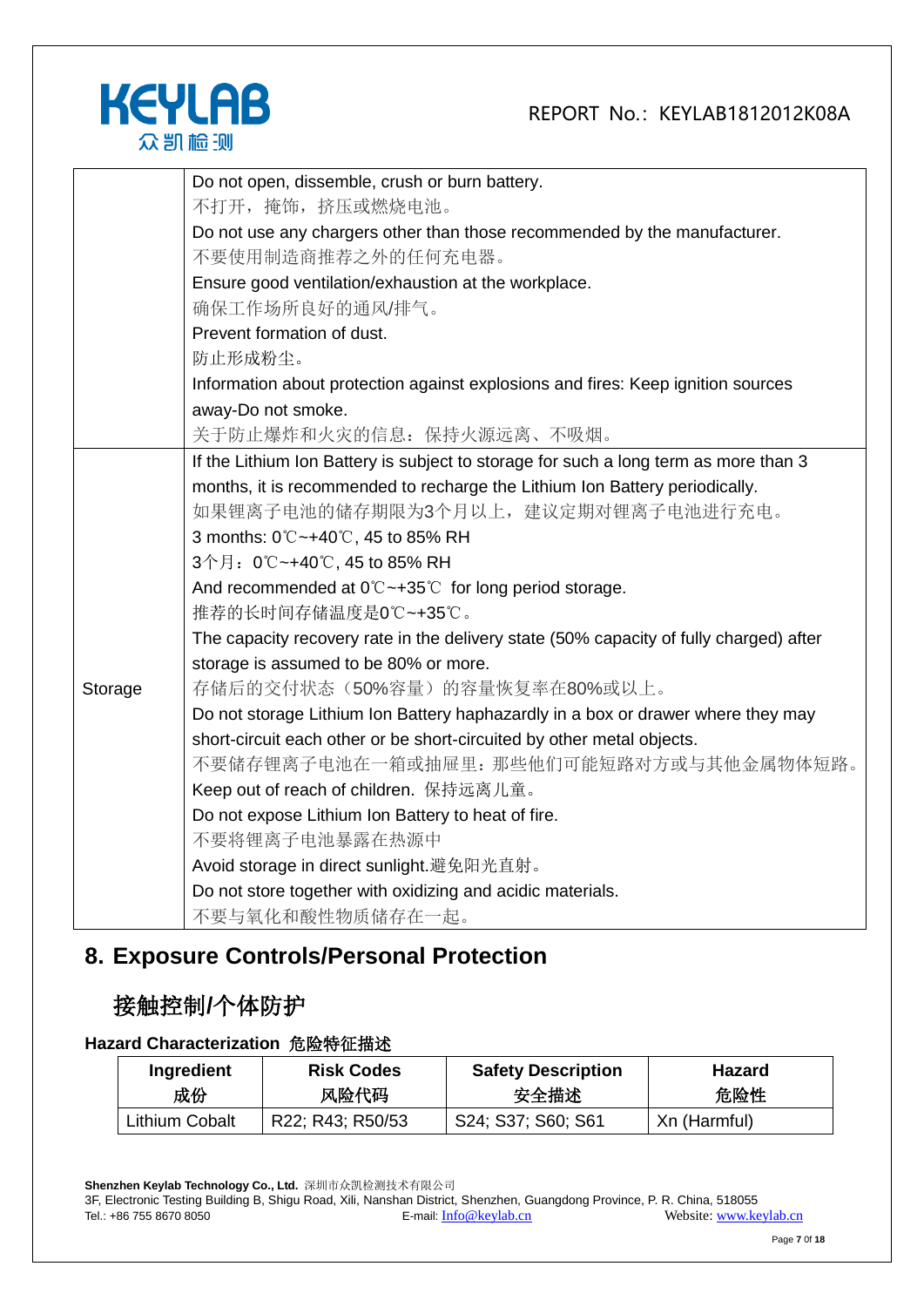

| Oxide          |                      |                           | N (Dangerous for the |
|----------------|----------------------|---------------------------|----------------------|
| 钴酸锂            |                      |                           | environment)         |
| Carbon         | R36/37/38, R36/37    | S22; S24/25               | F(Highly Flammable)  |
| 石墨             | R20, R10             |                           | Xn (Harmful)         |
|                |                      |                           | Xi (Irritant)        |
| Ethylene       | R41                  | S26; S39                  | Xi (Irritant)        |
| carbonate      |                      |                           |                      |
| 碳酸次乙酯          |                      |                           |                      |
| Dimethyl       | R <sub>11</sub>      | S16; S9                   | F(Highly Flammable)  |
| carbonate      |                      |                           |                      |
| 碳酸二甲酯          |                      |                           |                      |
| Copper         | R11 R36 R37 R38      | S5, S26, S16, S61, S36/37 | F(Highly Flammable)  |
| 铜              |                      |                           | N (Dangerous for the |
|                |                      |                           | environment)         |
|                |                      |                           | Xn (Harmful)         |
|                |                      |                           | Xi (Irritant)        |
| Aluminum       | R17, R15, R36/38,    | S7/8, S43, S26, S62, S61, | F(Highly Flammable)  |
| 铝              | R10, R67, R65, R62,  | S36/37, S33, S29, S16, S9 | Xn (Harmful)         |
|                | R51/53, R48/20, R38, |                           | Xi (Irritant)        |
|                | R <sub>1</sub>       |                           |                      |
| Phosphate(1-), | R22; R24; R34        | S26; S28A; S36/37/39;     | T(Toxic)             |
| hexafluoro-,   |                      | S45                       |                      |
| lithium        |                      |                           |                      |
| 六氟磷酸锂          |                      |                           |                      |

#### **Safeguard procedures** 防护程序

|                                     | Use local exhaust ventilation or other engineering controls to control |  |
|-------------------------------------|------------------------------------------------------------------------|--|
|                                     | sources of dust, mist, fumes and vapor.                                |  |
|                                     | 使用局部排气通风或其他工程控制来控制灰尘, 雾, 烟雾和蒸气。                                        |  |
| <b>Engineering Controls</b><br>工程控制 | Keep away from heat and open flame.                                    |  |
|                                     | 远离热源和火源。                                                               |  |
|                                     | Store in a cool, dry place.                                            |  |
|                                     | 在阴凉干燥处存放。                                                              |  |
| <b>Personal Protective</b>          | Respiratory Protection: Not necessary under normal conditions.         |  |
| Equipment                           | 呼吸防护: 在正常情况下不需要。                                                       |  |

**Shenzhen Keylab Technology Co., Ltd.** 深圳市众凯检测技术有限公司 3F, Electronic Testing Building B, Shigu Road, Xili, Nanshan District, Shenzhen, Guangdong Province, P. R. China, 518055 Tel.: +86 755 8670 8050 **E-mail:** [Info@keylab.cn](mailto:Info@keylab.cn) Website[: www.keylab.cn](http://www.keylab.cn/)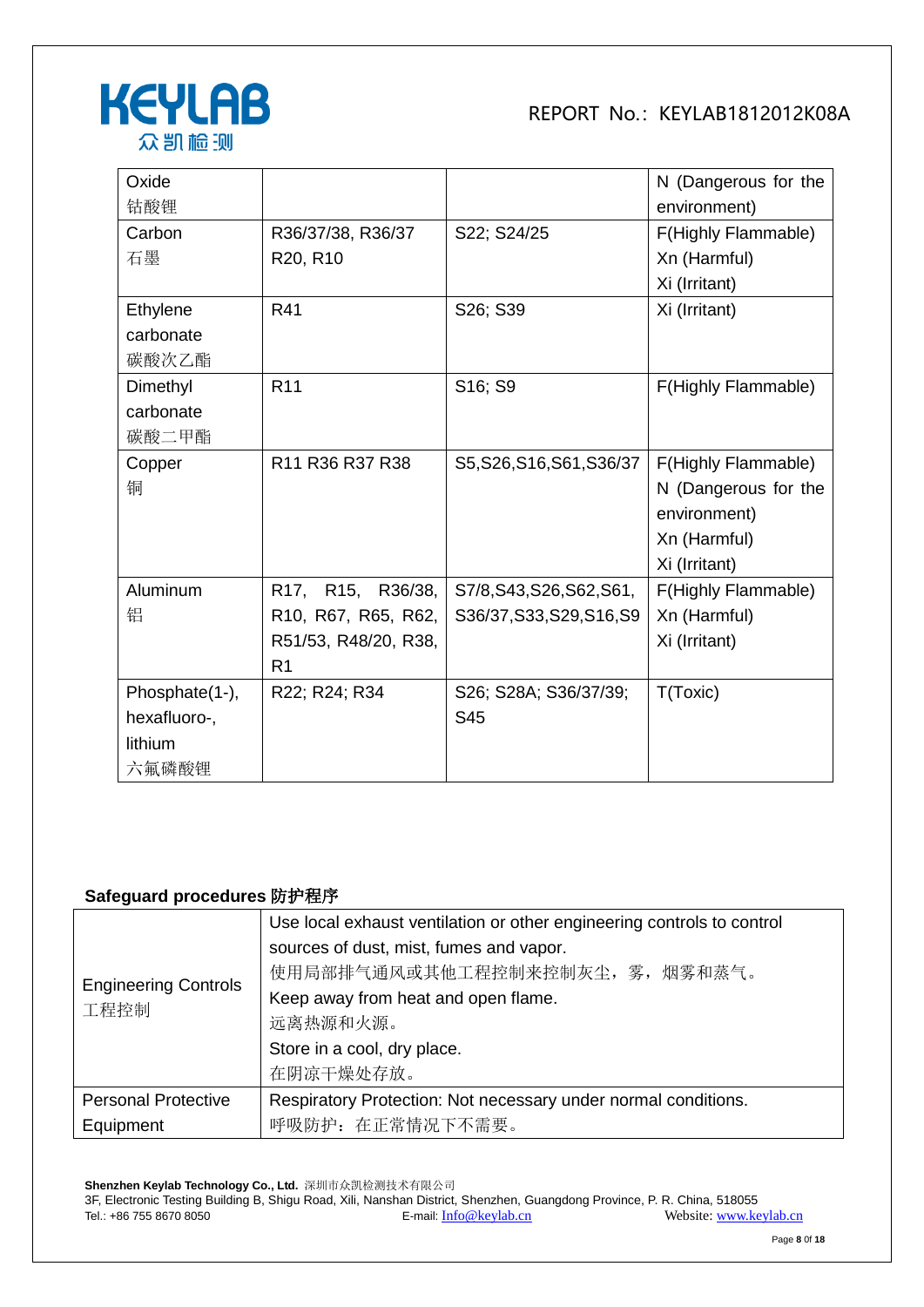

| 个人防护装置                  | Skin and body Protection: Not necessary under normal conditions,     |  |  |
|-------------------------|----------------------------------------------------------------------|--|--|
|                         | 皮肤和身体防护:在正常情况下不需要。                                                   |  |  |
|                         | Wear neoprene or nitride rubber gloves if handing an open or leaking |  |  |
|                         | battery.                                                             |  |  |
|                         | 如果操作泄漏的电池:穿氯丁橡胶或氮化物橡胶手套。                                             |  |  |
|                         | Hand protection: Wear neoprene or natural rubber material gloves if  |  |  |
|                         | handing an open of leaking battery.                                  |  |  |
|                         | 手防护: 如果处理泄漏电池, 穿氯丁橡胶或天然橡胶材质手套。                                       |  |  |
|                         | Eye Protection: Not necessary under normal conditions, Wear safety   |  |  |
|                         | glasses if handing an open or leaking battery.                       |  |  |
|                         | 眼睛保护: 在正常情况下不需要, 如果处理打开或泄漏的电池, 戴上安全                                  |  |  |
|                         | 眼镜                                                                   |  |  |
| <b>Other Protective</b> | Have a safety shower and eye wash fountain readily available in the  |  |  |
|                         | immediate work area.                                                 |  |  |
| Equipment               |                                                                      |  |  |
| 其它防护装置                  | 在直接工作区内有一个安全的淋浴和洗眼喷泉。                                                |  |  |
|                         | Do not eat, drink, or smoke in work area.                            |  |  |
| <b>Hygiene Measures</b> | 不要在工作区域饮食或抽烟。                                                        |  |  |
| 卫生措施                    | Maintain good housekeeping.                                          |  |  |
|                         | 保持良好的内务管理。                                                           |  |  |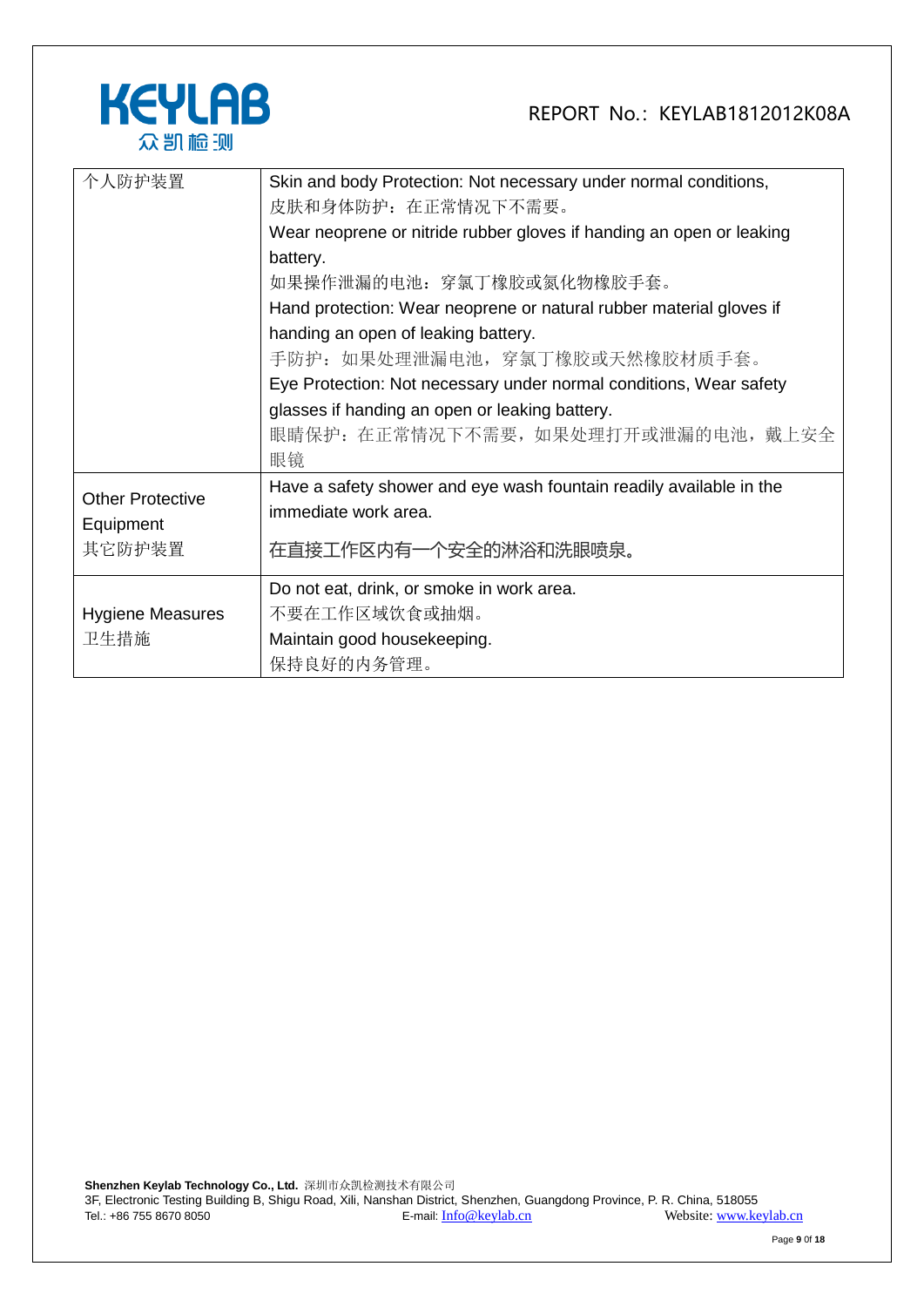



# **9. Physical and Chemical Properties**

# 理化特性

|                                                        | Form: Rectangle shape              |
|--------------------------------------------------------|------------------------------------|
|                                                        | 形状: 矩形                             |
| <b>Physical State</b>                                  | Color: silvery, black, red, yellow |
| 物理状态                                                   | 颜色: 银色、黑色、红色、黄色                    |
|                                                        | Odour: Monotony                    |
|                                                        | 气味:无味                              |
| Change in condition 环境变化                               | Not available 不适用                  |
| PH, with indication of the concentration PH 值          | Not available 不适用                  |
| Melting point/freezing point 熔点/凝固点                    | Not available 不适用                  |
| Boiling Point, initial boiling point and boiling range | Not available 不适用                  |
| 沸点及沸点范围                                                |                                    |
| <b>Flash Point 闪点</b>                                  | Not available 不适用                  |
| Upper/Lower flammability or explosive limits           | Not available 不适用                  |
| 上限/下限可燃或爆炸极限                                           |                                    |
| Density/relative density 密度/相对密度                       | Not available 不适用                  |
| Solubility in Water 水溶性                                | Insoluble 不溶                       |
| Auto-ignition temperature 自燃温度                         | Not available 不适用                  |
| Decomposition temperature 分解温度                         | Not available 不适用                  |
| Flammability (soil, gas)可燃性                            | Not available 不适用                  |
| Viscosity 黏性                                           | Not available 不适用                  |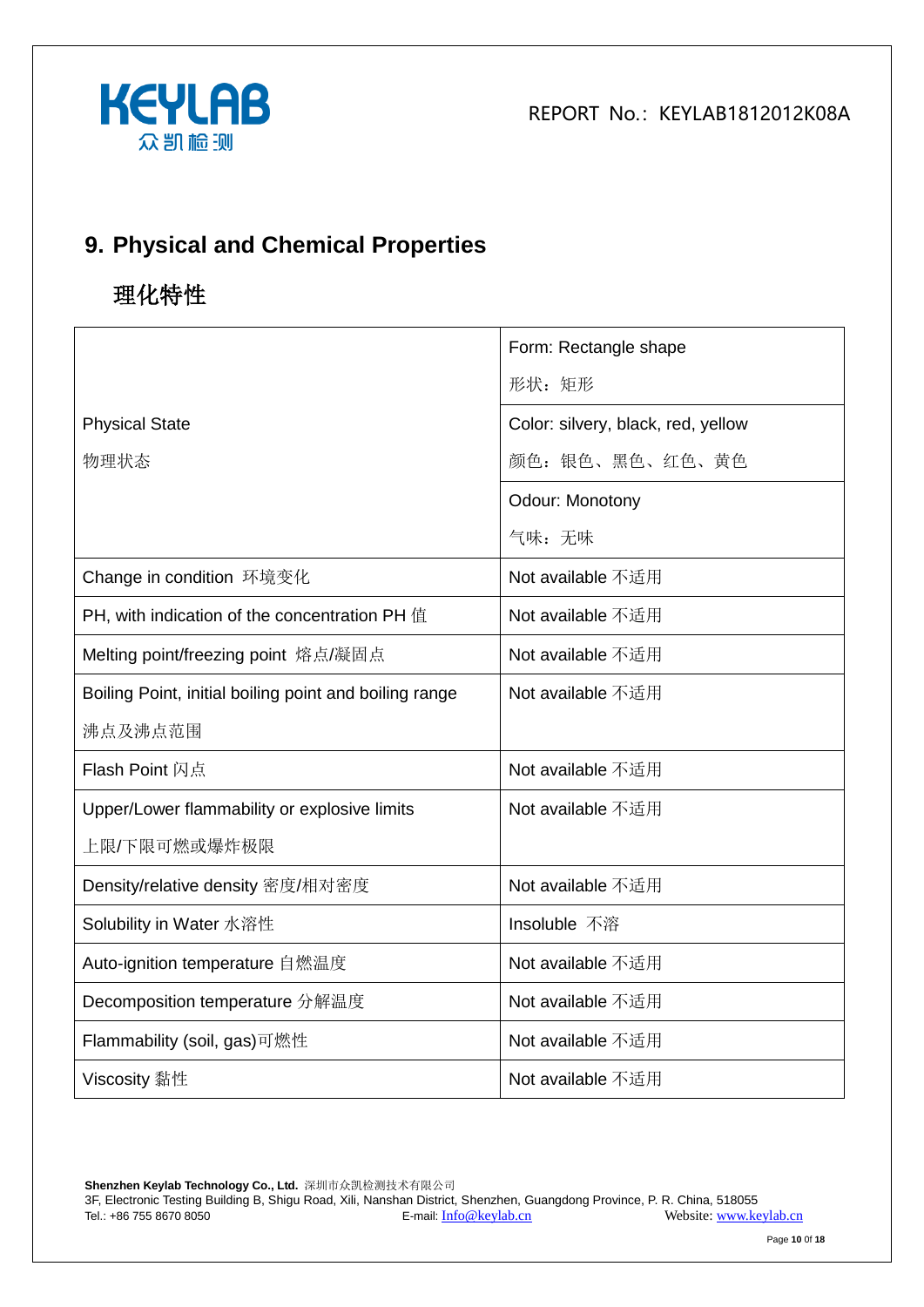

### **10.Stability and Reactivity**

# 稳定性和反应活性

| Stability稳定性             | The product is stable under normal conditions.                                                    |  |  |
|--------------------------|---------------------------------------------------------------------------------------------------|--|--|
|                          | 该产品在正常情况下是稳定的。                                                                                    |  |  |
|                          | Do not subject Lithium Ion Battery to mechanical shock.                                           |  |  |
|                          | 不要将锂离子电池做机械冲击。                                                                                    |  |  |
|                          | Vibration encountered during transportation does not cause leakage, fire                          |  |  |
| Conditions to avoid      | or explosion.                                                                                     |  |  |
|                          | 运输过程中遇到的振动不会引起泄漏、火灾或爆炸。                                                                           |  |  |
| 避免接触条件                   | Do not disassemble, crush, short or install with incorrect polarity.                              |  |  |
|                          | 不要拆卸, 粉碎, 短路或安装不正确的极性。                                                                            |  |  |
|                          | Avoid mechanical or electrical abuse.                                                             |  |  |
|                          | 避免机械或电气滥用。                                                                                        |  |  |
| Incompatible materials   | Not Available不适用                                                                                  |  |  |
| 不相容材料                    |                                                                                                   |  |  |
| Hazardous                |                                                                                                   |  |  |
| decomposition products   | This material may release toxic fumes if burned or exposed to fire<br>如果被烧毁或暴露在火中, 这种物质可能会释放有毒的烟雾 |  |  |
| 危险品分解                    |                                                                                                   |  |  |
| Possibility of Hazardous |                                                                                                   |  |  |
| Reaction                 | Not Available不适用                                                                                  |  |  |
| 危险反应的可能性                 |                                                                                                   |  |  |

# **11.Toxicological Information**

### 毒理学资料

|                   | Risk of irritation occurs only if the cell is mechanically, thermally or<br>electrically abused to the point of compromising the enclosure. If this |
|-------------------|-----------------------------------------------------------------------------------------------------------------------------------------------------|
| Irritation刺激性     | occurs, irritation to the skin, eyes and respiratory tract may occur.<br>刺激发生的风险, 只有当电芯是机械的, 热或电的损害的情况下可能发<br>生。如果发生这种情况, 对皮肤、眼睛和呼吸道的刺激可能会发生。       |
| Sensitization 过敏性 | Not Available不适用                                                                                                                                    |

**Shenzhen Keylab Technology Co., Ltd.** 深圳市众凯检测技术有限公司 3F, Electronic Testing Building B, Shigu Road, Xili, Nanshan District, Shenzhen, Guangdong Province, P. R. China, 518055 Tel.: +86 755 8670 8050 E-mail: [Info@keylab.cn](mailto:Info@keylab.cn) Website[: www.keylab.cn](http://www.keylab.cn/)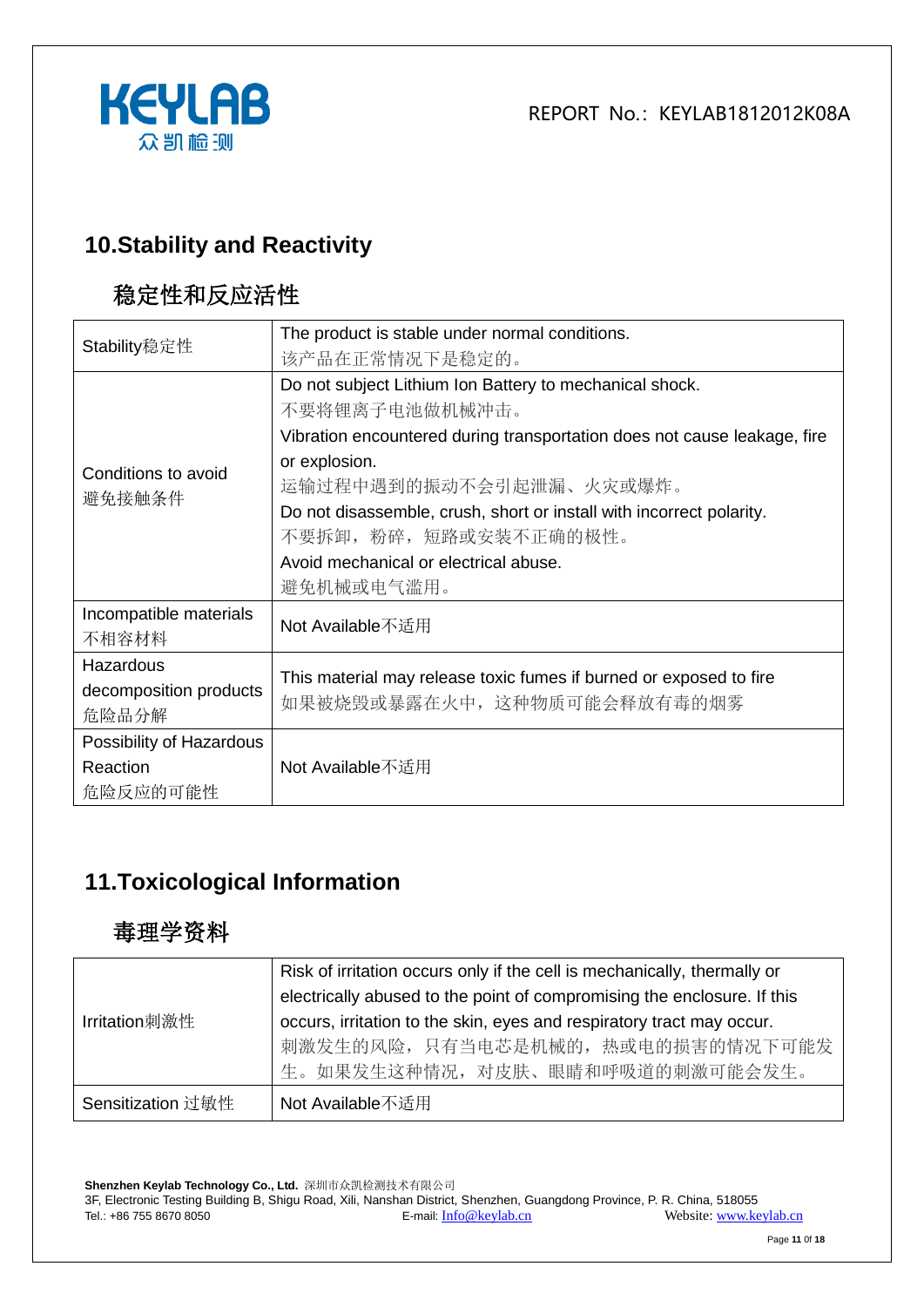

| <b>Neurological Effects</b><br>神经系统影响                      | Not Available不适用 |
|------------------------------------------------------------|------------------|
| Teratogenicity<br>畸形影响                                     | Not Available不适用 |
| <b>Reproductive Toxicity</b><br>生殖毒性                       | Not Available不适用 |
| <b>Mutagenicity (Genetic</b><br>Effects)<br>遗传效应           | Not Available不适用 |
| Toxicologically<br><b>Synergistic Materials</b><br>毒理学协同材料 | Not Available不适用 |

# **12.Ecological Information**

# 生态学资料

| General note一般说明                                                                                                                         | Water hazard class 1 (Self- assessment): slightly<br>hazardous for water.<br>水危险等级1 (自我评价): 对水有轻微的危险。 |  |
|------------------------------------------------------------------------------------------------------------------------------------------|-------------------------------------------------------------------------------------------------------|--|
| Anticipated behavior of a chemical product in<br>environment/possible environmental<br>impace/ecotoxicity<br>在环境/可能的环境影响/毒性化学产品的预<br>期行为 | Not Available不适用                                                                                      |  |
| Mobility in soil 在土壤中的移动性                                                                                                                | Not Available不适用                                                                                      |  |
| Persistence and Degradability<br>持久性和降解性                                                                                                 | Not Available不适用                                                                                      |  |
| Bioaccumulation potential富集电位                                                                                                            | Not Available不适用                                                                                      |  |
| Other Adverse Effects其他不良影响                                                                                                              | Not Available不适用                                                                                      |  |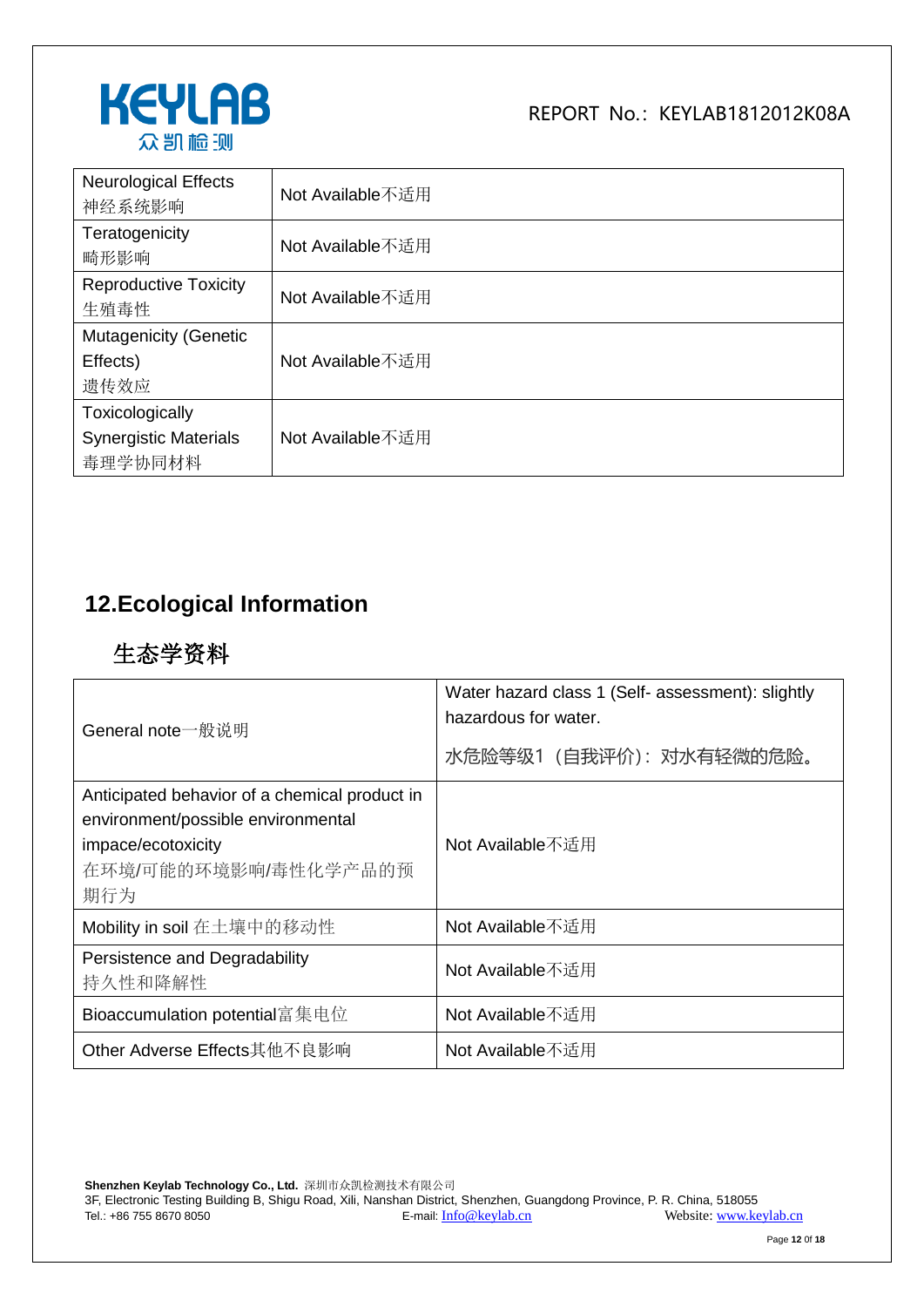

### **13.Disposal Considerations**

# 废弃处置

Disposal of the battery should be performed by permitted, professional disposal firms knowledgeable in Federal, State or Local requirements of hazardous waste treatment and hazardous waste transportation.

电池的处置应在联邦、州或地方的危险废物处置和危险废物运输的要求的知识前提下,专业的处置。 California regulated debris 加州规定

RCRA Waste Code/RCRA 废弃物代码: Non-regulated 无要求

Dispose of according to all federal, state, and local regulations.根据所有联邦、州和地方的规定处 理。

Contaminated Packaging/受污染的包装:Dispose of in accordance with local regulations.按照地方 规定处置。

California Hazardous Waste Codes / 加州有害废弃物代码: 141

Washington State Waste Codes / 华盛顿州废弃物代码: WT02

Connecticut Waste Codes /康涅狄格州废弃物代码: CR05

Product Waste Information / 产品废弃物信息

| <b>US EPA Waste Number</b>  | D004 D006 D008   | US EPA Waste Hazard        | Toxic                   |
|-----------------------------|------------------|----------------------------|-------------------------|
| Alabama Waste Code          | Not required     | Alabama Waste Hazards      | <b>Toxic</b>            |
| Alaska Waste Code           | Not required     | Alaska Waste Hazards       | <b>Toxic</b>            |
| Arkansas Waste Code         | Not required     | Arkansas Waste Hazard      | <b>Toxic</b>            |
| Arizona Waste Codes         | Not required     | Arizona Waste Hazards      | Toxic                   |
| California Hazardous        | 141              |                            | Toxic                   |
| <b>Waste Codes</b>          |                  | California Waste Hazards   | <b>Toxic Waste oils</b> |
| Colorado Waste Code         | Not required     | Colorado Waste Hazards     | Toxic                   |
| <b>Connecticut Waste</b>    | CR <sub>05</sub> | <b>Connecticut Waste</b>   | Toxic Waste Oil         |
| Codes                       |                  | Hazards                    |                         |
| Delaware Waste Codes        | Not required     | Delaware Waste Hazards     | Toxic                   |
| <b>Florida Waste Codes</b>  | Not required     | Florida Waste Hazards      | Toxic                   |
| Georgia Waste Codes         | Not required     | Georgia Waste Hazards      | Toxic                   |
| Hawaii Waste Codes          | Not required     | Hawaii Waste Hazards       | Toxic                   |
| <b>Idaho Waste Codes</b>    | Not required     | <b>Idaho Waste Hazards</b> | <b>Toxic</b>            |
| <b>Iowa Waste Codes</b>     | Not required     | <b>Iowa Waste Hazards</b>  | <b>Toxic</b>            |
| <b>Illinois Waste Codes</b> | Not required     | Illinois Waste Hazards     | <b>Toxic</b>            |
| Indiana Waste Codes         | Not required     | Indiana Waste Hazards      | <b>Toxic</b>            |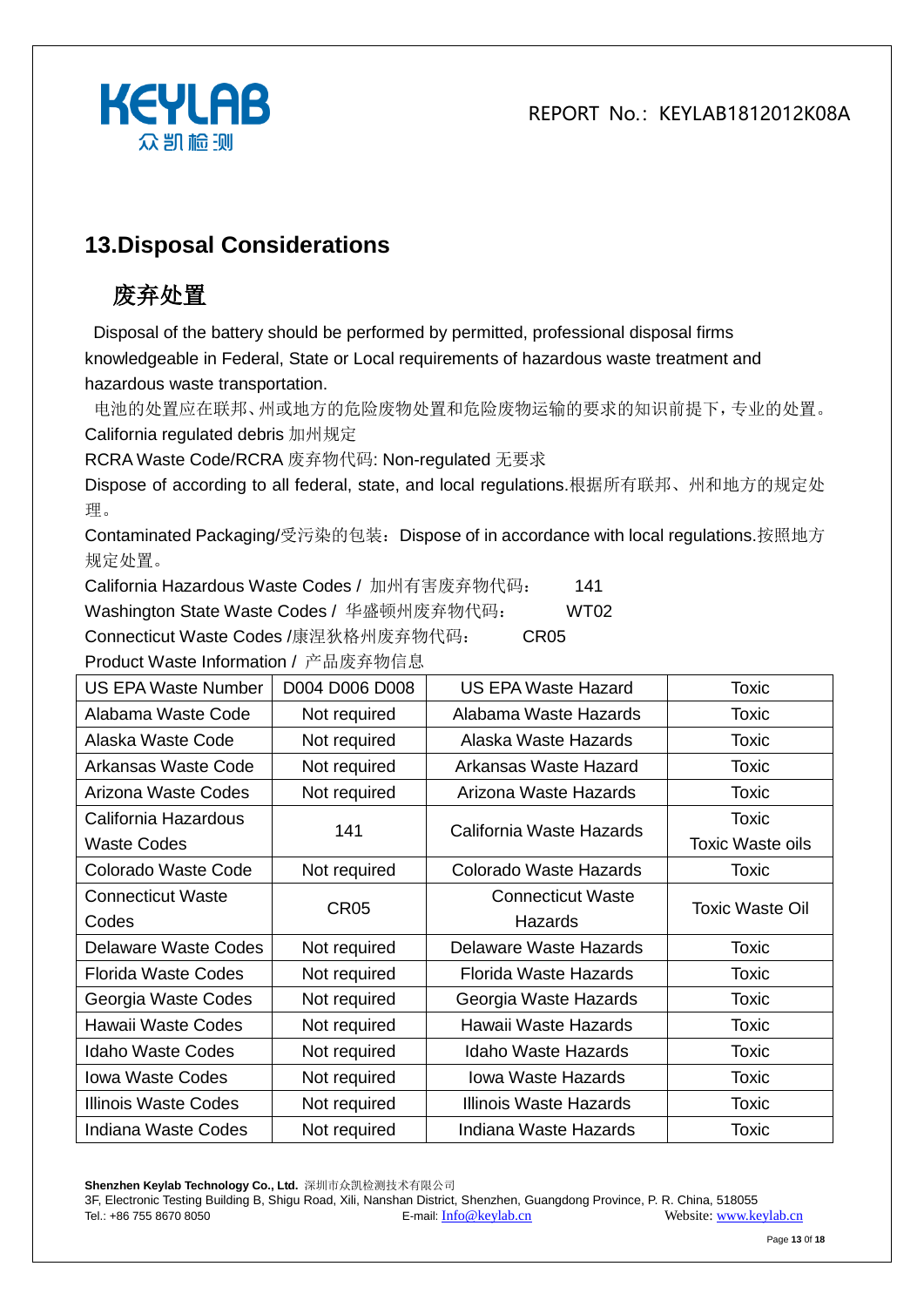

| <b>Kansas Waste Codes</b>           | Not required | Kansas Waste Hazards                  | <b>Toxic</b>     |
|-------------------------------------|--------------|---------------------------------------|------------------|
| <b>Kentucky Waste Codes</b>         | Not required | Kentucky Waste Hazards                | <b>Toxic</b>     |
| Louisiana Waste<br>Codes            | Not required | Louisiana Waste Hazards               | <b>Toxic</b>     |
| <b>Massachusetts Waste</b><br>Codes | Not required | <b>Massachusetts Waste</b><br>Hazards | <b>Toxic</b>     |
| <b>Maryland Waste Codes</b>         | Not required | Maryland Waste Hazards                | <b>Toxic</b>     |
| <b>Maine Waste Codes</b>            | Not required | <b>Maine Waste Hazards</b>            | <b>Toxic</b>     |
| Michigan Waste Codes                | Not required | Michigan Waste Hazards                | <b>Toxic Oil</b> |
| Minnesota Waste<br>Codes            | Not required | Minnesota Waste Hazards               | <b>Toxic Oil</b> |
| <b>Missouri Waste Codes</b>         | Not required | Missouri Waste Hazards                | <b>Toxic Oil</b> |
| Mississippi Waste<br>Codes          | Not required | Mississippi Waste Hazards             | <b>Toxic</b>     |
| Montana Waste Codes                 | Not required | Montana Waste Hazards                 | <b>Toxic</b>     |
| North Carolina Waste<br>Codes       | Not required | North Carolina Waste<br>Hazards       | <b>Toxic</b>     |
| North Dakota Waste<br>Codes         | Not required | North Dakota Waste Hazards            | <b>Toxic</b>     |
| Nebraska Waste<br>Codes             | Not required | Nebraska Waste Hazards                | <b>Toxic</b>     |
| New Hampshire Waste<br>Codes        | Not required | <b>New Hampshire Waste</b><br>Hazards | <b>Toxic Oil</b> |
| New Hampshire Waste<br>Codes        | Not required | <b>New Hampshire Waste</b><br>Hazards | <b>Toxic Oil</b> |
| New Jersey Waste<br>Codes           | Not required | New Jersey Waste Hazards              | <b>Toxic</b>     |
| <b>New Mexico Waste</b><br>Codes    | Not required | <b>New Mexico Waste Hazards</b>       | <b>Toxic</b>     |
| Nevada Waste Codes                  | Not required | Nevada Waste Hazards                  | <b>Toxic</b>     |
| <b>New York Waste Codes</b>         | Not required | <b>New York Waste Hazards</b>         | <b>Toxic</b>     |
| <b>Ohio Waste Codes</b>             | Not required | <b>Ohio Waste Hazards</b>             | <b>Toxic</b>     |
| <b>Oklahoma Waste</b><br>Codes      | Not required | <b>Oklahoma Waste Hazards</b>         | <b>Toxic</b>     |
| Oregon Waste<br>Codes-WM            | Not required |                                       |                  |
| <b>Oregon Waste Codes</b>           | Not required | Oregon Waste Hazards                  | <b>Toxic</b>     |
| Pennsylvania Waste                  | Not required | Pennsylvania Waste Hazards            | <b>Toxic</b>     |

**Shenzhen Keylab Technology Co., Ltd.** 深圳市众凯检测技术有限公司 3F, Electronic Testing Building B, Shigu Road, Xili, Nanshan District, Shenzhen, Guangdong Province, P. R. China, 518055 Tel.: +86 755 8670 8050 **E-mail:** [Info@keylab.cn](mailto:Info@keylab.cn) Website[: www.keylab.cn](http://www.keylab.cn/)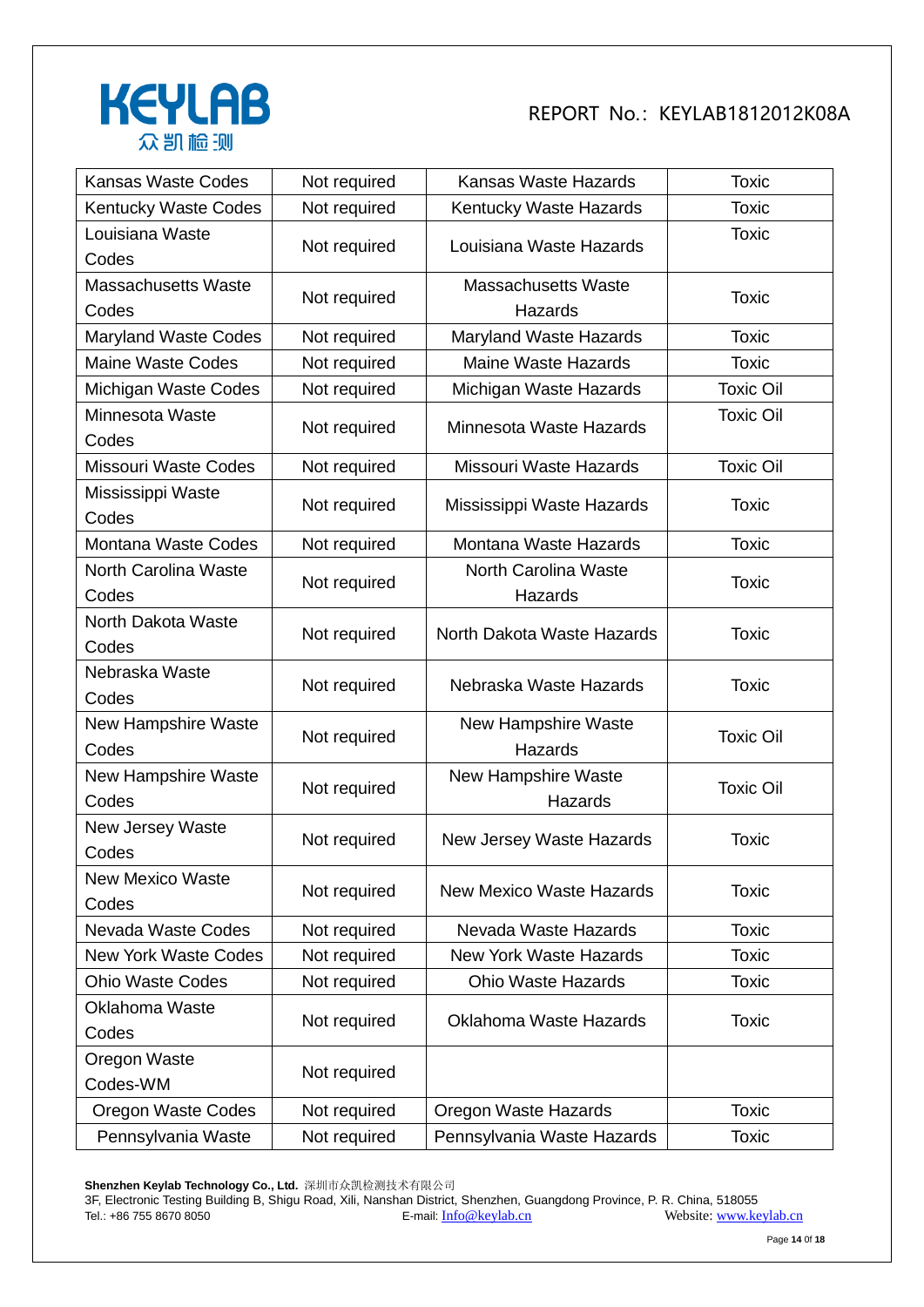

| Codes                                         |              |                                    |                                                                                                       |
|-----------------------------------------------|--------------|------------------------------------|-------------------------------------------------------------------------------------------------------|
| <b>Rhode Island Waste</b>                     |              | <b>Rhode Island Waste</b>          | Extremely                                                                                             |
| Codes-Original                                | Not required | Hazards- Original                  | <b>Hazardous Toxic</b>                                                                                |
| <b>Rhode Island Waste</b><br>Codes-WM         | Not required |                                    |                                                                                                       |
| <b>Rhode Island Waste</b><br>Codes            | Not required | Rhode Island Waste Hazards         | Extremely<br><b>Hazardous Toxic</b>                                                                   |
| South Carolina Waste<br>Codes                 | Not required | South Carolina Waste<br>Hazards    | <b>Toxic</b>                                                                                          |
| South Dakota Waste<br>Codes                   | Not required | South Dakota Waste Hazards         | <b>Toxic</b>                                                                                          |
| <b>Tennessee Waste</b><br>Codes               | Not required | <b>Tennessee Waste Hazards</b>     | <b>Toxic</b>                                                                                          |
| <b>Texas Waste Codes</b>                      | Not required | <b>Texas Waste Hazards</b>         | <b>Toxic</b>                                                                                          |
| <b>Utah Waste Codes</b>                       | Not required | <b>Utah Waste Hazards</b>          | <b>Toxic</b>                                                                                          |
| Virginia Waste Codes                          | Not required | Virginia Waste Hazards             | <b>Toxic</b>                                                                                          |
| <b>Vermont Waste</b><br>Codes-Original        | Not required | Vermont Waste Hazards-<br>Original | Do not use with<br>federal code.<br><b>Contains Vermont</b><br><b>Hazardous Waste</b><br><b>Toxic</b> |
| <b>Vermont Waste Codes</b>                    | Not required | <b>Vermont Waste Hazards</b>       | <b>Toxic</b>                                                                                          |
| <b>Washington State</b><br><b>Waste Codes</b> | <b>WT02</b>  | <b>Washington Waste Hazards</b>    | <b>Toxic</b>                                                                                          |
| <b>Wisconsin Waste</b><br>Codes               | Not required | <b>Wisconsin Waste Hazards</b>     | <b>Toxic</b>                                                                                          |
| West Virginia Waste<br>Codes                  | Not required | West Virginia Waste Hazards        | <b>Toxic</b>                                                                                          |
| <b>Wyoming Waste Codes</b>                    | Not required | <b>Wyoming Waste Hazards</b>       | <b>Toxic</b>                                                                                          |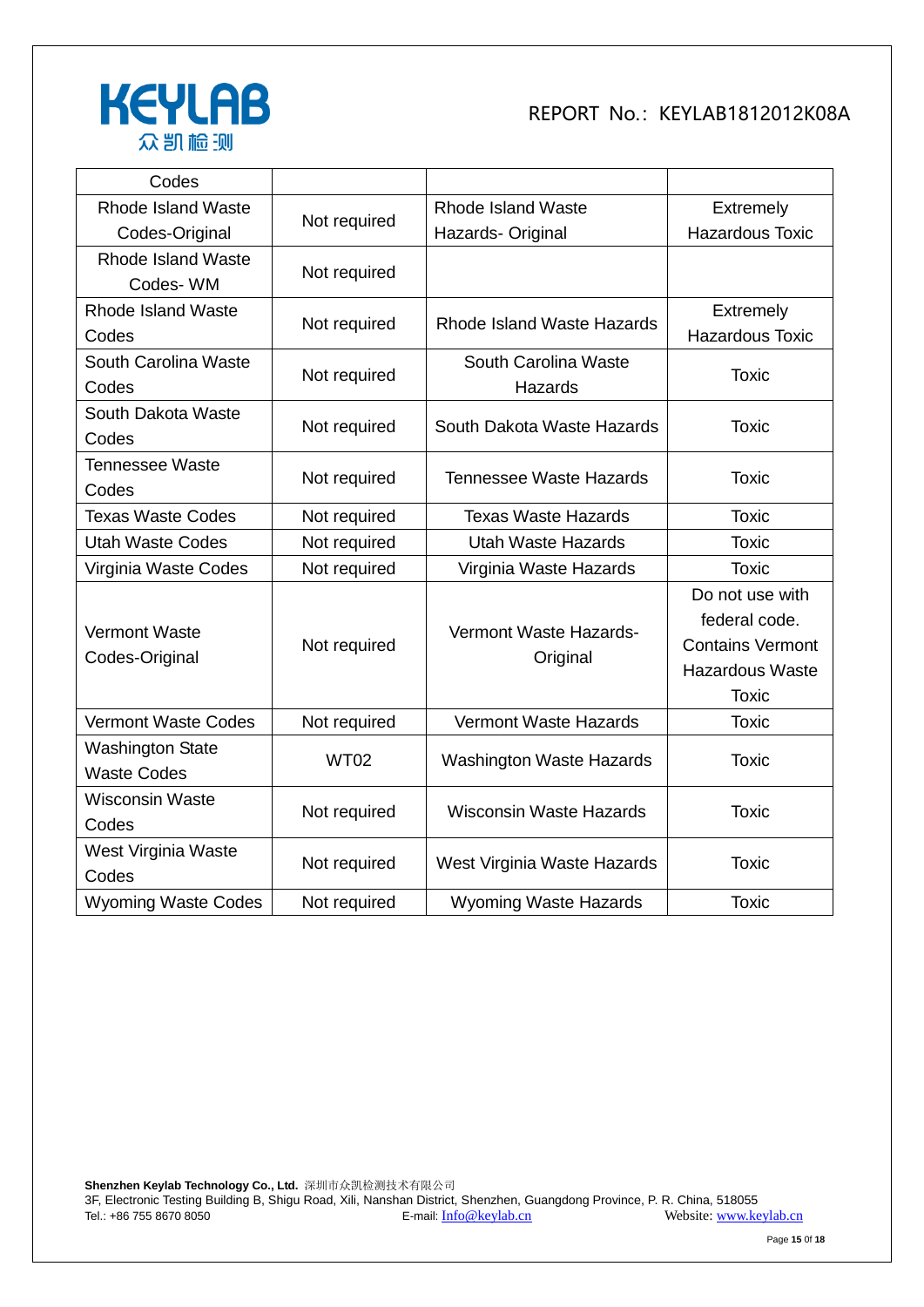



# **14.Transport Information**

# 运输信息

#### **With regard to transport, the following regulations are cited and considered**

关于运输方面,下列规定被引用和考虑:

- The International Maritime Dangerous Goods (IMDG) Code by International Maritime Organization (IMO), Dangerous Goods Regulations (DGR) by International Air Transport Association (IATA) and Technical Instructions for the Safe Transport of Dangerous Goods by Air (TI) by International Civil Aviation Organization (ICAO). These regulations are based on the UN Recommendations on the Transport of Dangerous Goods, Manual of Tests and Criteria. IMDG 国际海运危险货物规则、国际民航组织《技术细则》、国际航空运输协会《危险品规 则》、联合国《关于危险货物运输的建议书 — 试验和标准手册》。

- The International Civil Aviation Organization (ICAO) Technical Instructions, Packing Instruction 952, PI965-967 Section IA.

国际民航组织《技术细则》,包装规范PI952, PI965-967第IA部分

- The International Air Transport Association (IATA) Dangerous Goods Regulations, Packing Instruction952, 965-967 Section IA (60th Edition, 2019). For batteries, the Watt-hour rating is greater than 100Wh. Watthour rating must be marked on the outside of the battery case. 国际航空运输协会《危险品规则》,包装规范PI952,PI965-967第IA部分(2019第60版本)。对于电 池,额定瓦时超过100Wh。额定瓦时需要标示在电池外壳外部。

- The International Maritime Dangerous Goods (IMDG) Code (inc Amdt 39-18), [Special provision 961]

IMDG 国际海运危险货物规则(inc Amdt 39-18),特别要求961。

-The UN classification number: Class 9 3480 / 3481/ 3171

联合国分类号: 第9类, 3480 / 3481/3171

- The UN Recommendations on the Transport of Dangerous Goods, Manual of Tests and Criteria 38.3 Lithium batteries, Rev.6 or Rev.5, Amend.1 and Amend.2.

联合国《关于危险货物运输的建议书 — 试验和标准手册》第38.3节锂电池, 第6版本或者 第5版本修订1和修订2。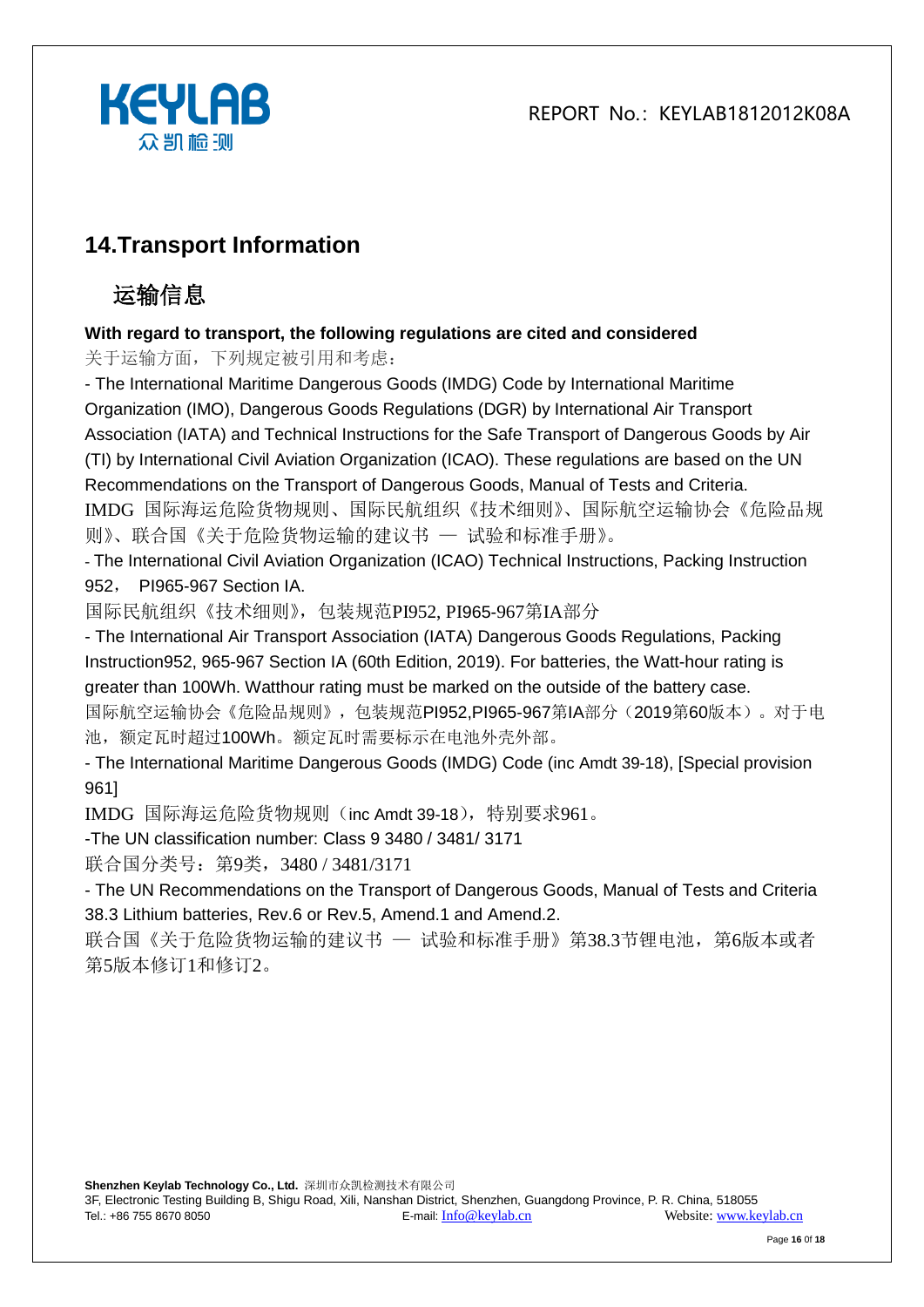

### **15.Regulatory Information**

### 法规信息

#### **EU regulatory information**欧盟监管信息

#### **Marking consideration**标记

According to Directive 2012/19/EU, the batteries have to be marked with the crossed wheel bin symbol.

根据 2012/19/EU 指令,电池必须用交叉的车轮箱标志标记。

According to Dangerous Goods Regulations, the battery packs have to be marked with the Watt-hour rating.

根据危险品规定,电池组必须标明额定瓦时。

#### **U.S. Regulations** 美国规则

National Inventory TSCA 国家规定

All of the components are listed on the TSCA inventory. 所有的组件在 TSCA 清单列出。

SARA

To the best of our knowledge this product contains no toxic chemicals subject to the supplier notification requirements of Section 313 of the Superfund Amendments and Reauthorization Act(SARA/EPCRA) and the requirements of 40 CFR Part 372.

据我们所知,本产品不含有毒化学物质。

# **16.Other Information**

# 其它信息

The information contained in this Safety data sheet is based on the present state of knowledge and current legislation.

本安全数据表中包含的信息是基于目前的知识和目前的立法状态。

This safety data sheet provides guidance on health, safety and environmental aspects of the product and should not be construed as any guarantee of technical performance or suitability for particular applications.

该安全数据表对产品的健康、安全和环境方面提供了指导,不应被解释为技术性能或特定应用的适 用性的任何保证。